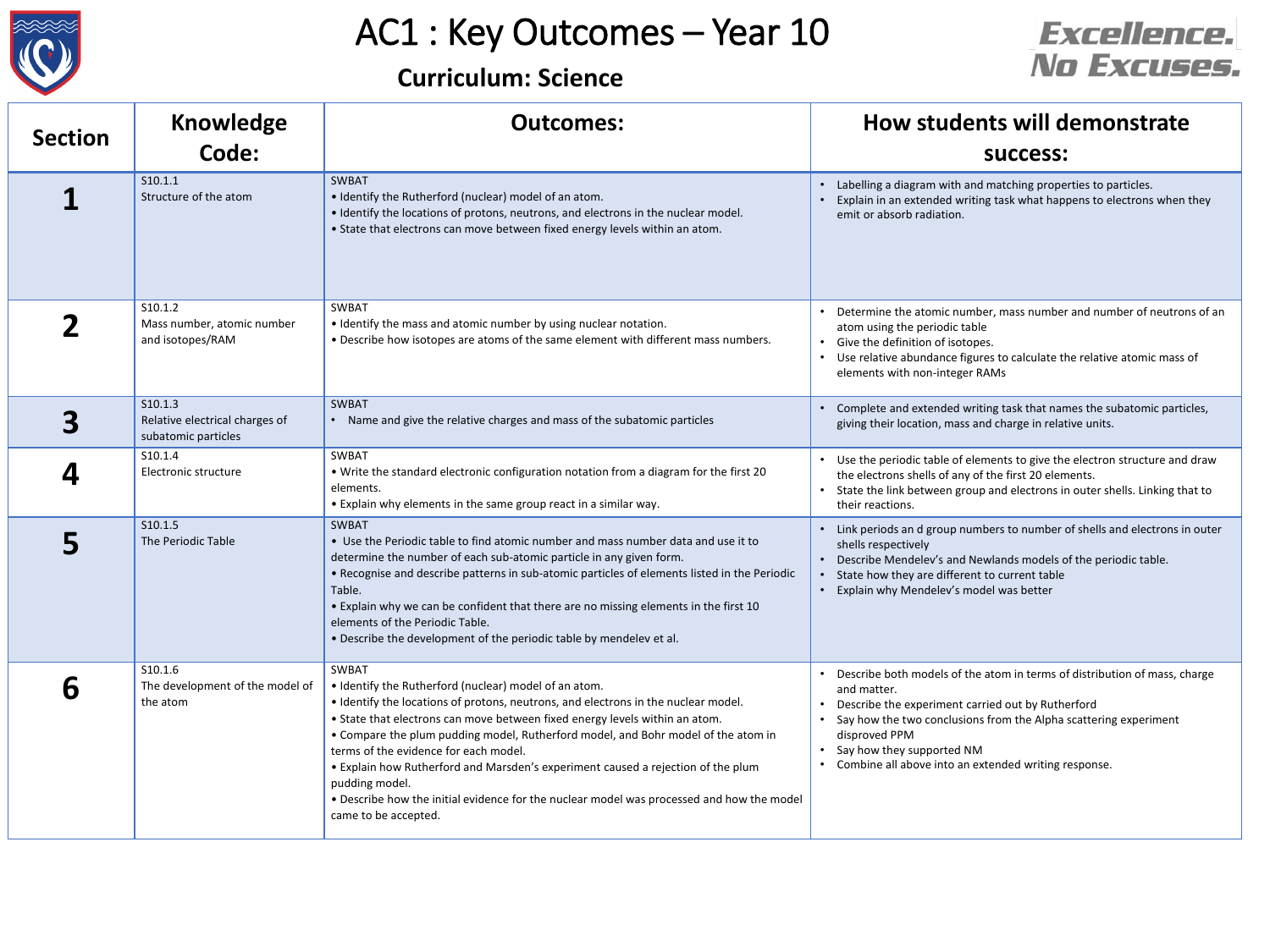



| <b>Section</b> | <b>Knowledge</b>                                                     | <b>Outcomes:</b>                                                                                                                                                                                                                                                                                                                                                                                                                                                           | How students will demonstrate                                                                                                                                                                                  |
|----------------|----------------------------------------------------------------------|----------------------------------------------------------------------------------------------------------------------------------------------------------------------------------------------------------------------------------------------------------------------------------------------------------------------------------------------------------------------------------------------------------------------------------------------------------------------------|----------------------------------------------------------------------------------------------------------------------------------------------------------------------------------------------------------------|
|                | Code:                                                                |                                                                                                                                                                                                                                                                                                                                                                                                                                                                            | success:                                                                                                                                                                                                       |
|                | S10.1.7<br><b>Transition Metals</b>                                  | SWBAT<br>Describe the difference between transition metals and Group 1 in melting points, densities,<br>strength, hardness and reactivity with oxygen, water and halogens.<br>Exemplify these general properties by reference to Cr, Mn, Fe, Co, Ni, Cu.                                                                                                                                                                                                                   | Use knowledge and data to make a comparison between properties of<br>different groups and transition metals.<br>• Link properties of transition metals to their uses                                           |
| 8              | S10.1.8<br>Radioactive decay and nuclear<br>radiation                | SWBAT<br>• Name the three types of nuclear radiation.<br>• Name the three sub-atomic particles found in an atom (proton, neutron, and electron).<br>. Describe the relative penetrating powers of the three types of nuclear radiation.<br>• Describe in detail the decay of an unstable nucleus.<br>. Explain the similarities and differences between nuclear radiation and visible light.<br>• Explain why particles are ejected from the nucleus during nuclear decay. | Give the names and properties and source of the three types of ionising<br>radiations in extended writing.                                                                                                     |
| 9              | S10.1.9<br>Nuclear equations                                         | SWBAT<br>• Describe the changes in the nucleus that occur during nuclear decay.<br>• Write full decay equations, for example, nuclear decays.                                                                                                                                                                                                                                                                                                                              | Recall the general equations for the three types of radiations.<br>Use the equations to predict the products formed from the different<br>radiations                                                           |
| 10             | S10.1.10<br>Half-lives and the random nature<br>of radioactive decay | SWBAT<br>• State that the activity of a radioactive sample will fall over time.<br>• Define half-life in simple terms such as 'the time it takes for half of the material to decay'.<br>. Find the half-life of a substance from a graph of count rate (or nuclei remaining) against time.<br>• Compare a physical model of decay with the decay of nuclei, noting the limitations of the<br>model.                                                                        | Draw a graph from secondary data and use this to deduce half life graphically.<br>• Use data provided to calculate half life from activities over time or activity<br>over time from half life without graphs. |
|                | S10.1.11<br><b>Radioactive contamination</b>                         | SWBAT<br>• Define contamination and irradiation<br>Describe some safety precautions used when dealing with radioactive materials.<br>. Describe how a Geiger counter can be used to detect radiation.<br>. Identify natural and man-made sources of background radiation.                                                                                                                                                                                                  | Extended writing - compare and contrast contamination and irradiation.                                                                                                                                         |
|                | S10.1.12<br><b>Background radiation</b>                              | SWBAT<br>• Define background radiation and explain its sources.                                                                                                                                                                                                                                                                                                                                                                                                            | • Label a pie chart showing source of radiation<br>• Explain in writing that man made forms of background radiation contribute a<br>small part of the whole.                                                   |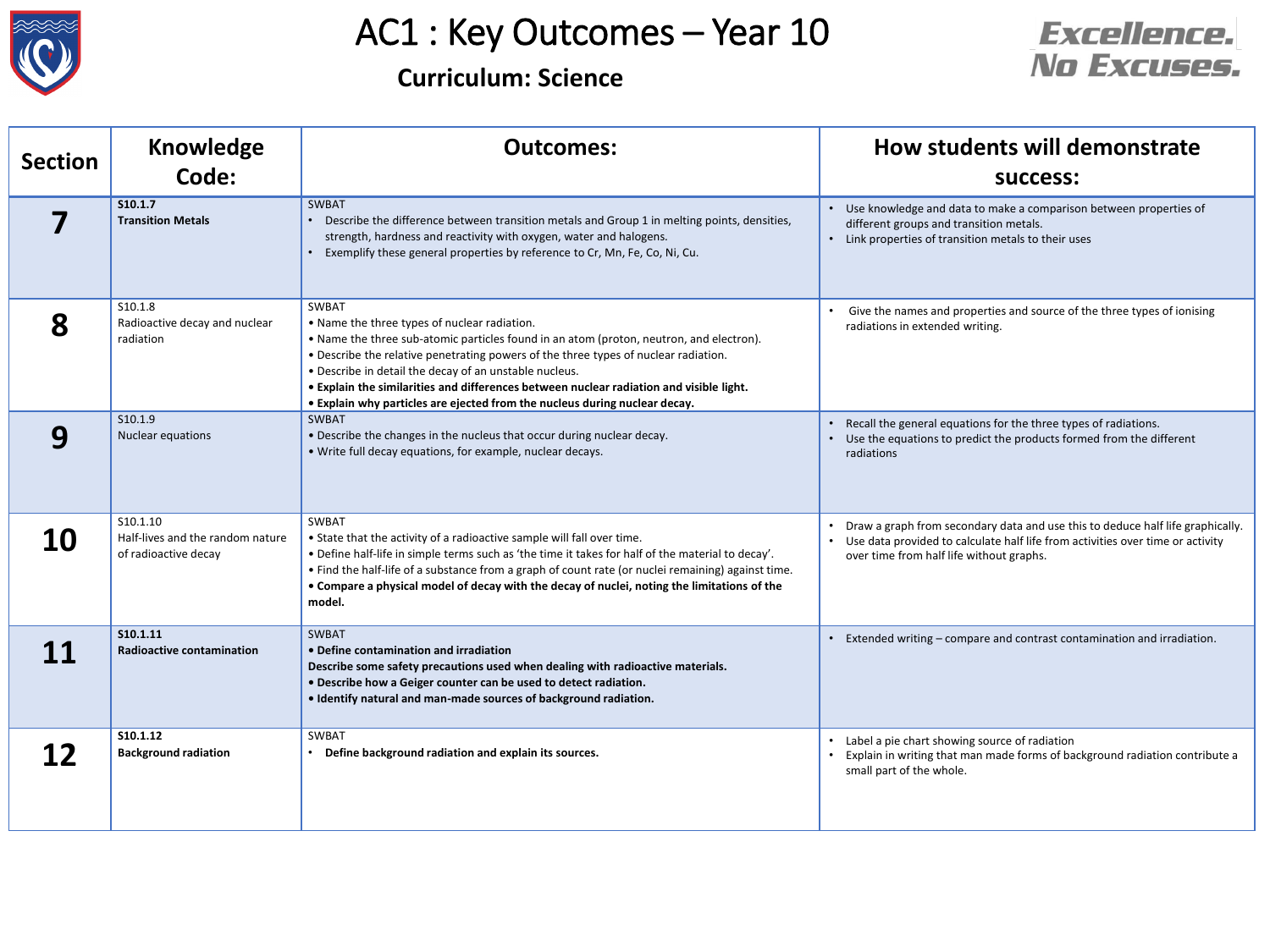



| <b>Section</b> | <b>Knowledge</b><br>Code:             | <b>Outcomes:</b>                                                                                                                                                                                                                                                                                                                                                                                                                                                                                                                                                                                                  | How students will demonstrate<br>success:                                                                                                                                                                                                   |
|----------------|---------------------------------------|-------------------------------------------------------------------------------------------------------------------------------------------------------------------------------------------------------------------------------------------------------------------------------------------------------------------------------------------------------------------------------------------------------------------------------------------------------------------------------------------------------------------------------------------------------------------------------------------------------------------|---------------------------------------------------------------------------------------------------------------------------------------------------------------------------------------------------------------------------------------------|
| 13             | S10.1.13<br>Uses of nuclear radiation | <b>SWBAT</b><br>• Outline how the age of organic material can be determined by using<br>• radioactive dating.<br>• Calculate the changes in count rate or nuclei remaining by using an exponential decay<br>function.<br>. Describe the use of radioactive implants and the hazards associated with the technique.<br>. Discuss the factors that need to be taken into account when selecting a medical tracer for a<br>diagnostic test.<br>• Explain how a medical tracer is used including the function of a gamma camera.                                                                                      | Describe the different uses of radiation in written form.<br>• Justify the choice of emitter for the different uses referring to the ALARA<br>principle.                                                                                    |
| <b>14</b>      | S10.1.14<br><b>Nuclear Fission</b>    | <b>SWBAT</b><br>• Explain how a steady-state induced fission reaction can be maintained.<br>. Explain the differences between naturally occurring isotopes and enriched nuclear fuels.<br>• Explain the operation of a nuclear fission reactor, including the choices of appropriate<br>materials.<br>. Discuss the risks and benefits of nuclear power compared to other methods of electricity<br>generation.<br>. Describe and explain the safety precautions that need to take place after a large nuclear<br>accident.<br>. Evaluate in detail a variety of storage or disposal solutions for nuclear waste. | Draw/label a fission diagram.<br>Define and describe the process.<br>Explain the role of the neutron in this process<br>Extended writing: Compare the use of nuclear fission with another method<br>of generating electricity and evaluate. |
| 15             | S10.1.15<br><b>Nuclear fusion</b>     | <b>SWBAT</b><br>. Explain why it is difficult to carry out controlled nuclear fusion on Earth.<br>• Construct a variety of nuclear equations showing nuclear fusion.<br>• Compare the operation of a nuclear fission reactor and a nuclear fusion reactor.                                                                                                                                                                                                                                                                                                                                                        | Define it<br>Draw a diagram<br>Explain why it's hard, why is it easier in the sun/stars.<br>• Link to life cycle of stars                                                                                                                   |